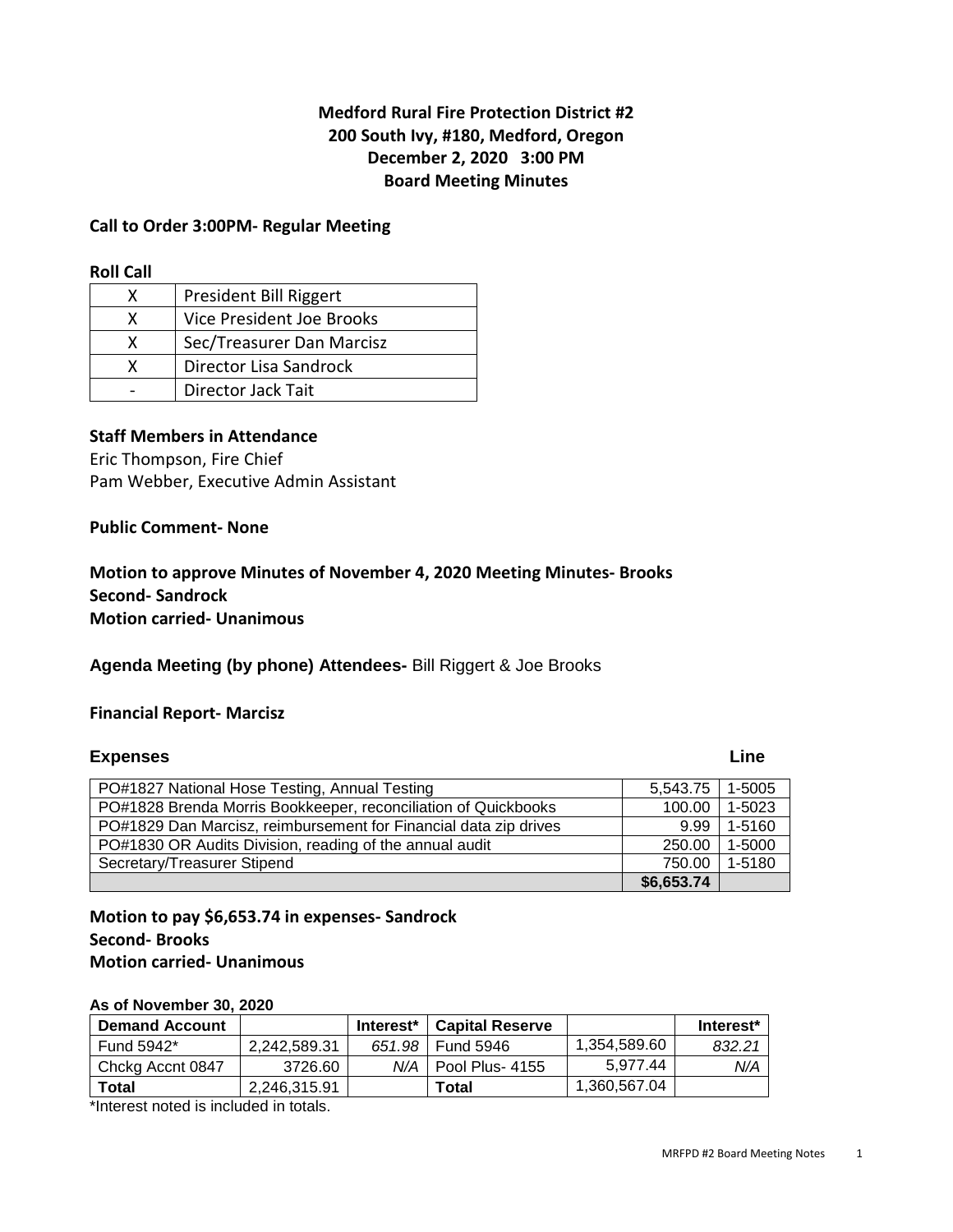# **Correspondence- None**

### **New Business**

## **Reserves for unexpected expenses information- Marcisz**

This subject was addressed when there was a special request to make a purchase for the Oregon State Fire Marshal's office for SCBA. It was determined that the State will make the purchase through the Fire Marshal's office, rather than ask MRFPD2 to make the purchase with intensions to reimburse the district. Marcisz noted that this could have been accomplished by transferring funds into equipment line item. Marcisz researched the process of the reimbursement of the expense. He determined that once the funds were reimbursed and deposited, the only way it could be utilized within the 20-21 budget year is to hold a Supplemental Budget process.

### **Revenue Update- Marcisz**

Following the Almeda Fire, there was concern about the fire's impact on tax revenues. For this reason, Marcisz researched the previous year's revenue to determine the amount collected by the end of November for the past three years. The anticipated loss of revenue is estimated to be \$178,300. The following is the result of his research.

Collection by November  $30<sup>th</sup>$  for the past three years: 2018 Tax revenue received 86% 2019 Tax revenue received 87% 2020 Tax revenue received 86%

It does not appear that the revenue is affected this year. There was a brief discussion regarding the tax revenue in 2021.

# **Old Business**

### **Fund Raising and Donations on the December agenda- Sandrock**

Marcisz talked with the state representative regarding the receipt of donations. He learned that the district can recognize the receipt of the funds using the district's Federal Tax ID**.** The donation can be limited to a specific purpose or can be donated as unrestricted and be used for any District purpose. The only way it can be used in the current budget is by supplemental budget. Normally it will be recognized in the subsequent year. Dan suggested a policy to cover the processing of donations. Lisa suggested a section of the newsletter address donations. Lisa will draft a policy for accepting donations and present it at the next meeting.

### **Items not on the agenda**

### **2019 Ordinance- Marcisz**

This ordinance is regarding the restriction of Fire Department Personnel serving on the Board of Directors. Ordinance 9.1 will go into effect on December 4, 2020 (following a one year notification period). Marcisz noted, while it is an adopted Ordinance, it is not the County's responsibility to enforce the Ordinance.

## **Update on the Ashland Fire Chief vacancy- Marcisz**

Marcisz shared some recent information regarding the Ashland Fire Chief position. The person serving as the Ashland pro tem Fire Chief, withdrew from the application process. Chief Thompson gave some background regarding discussions that took place over the summer. The City of Ashland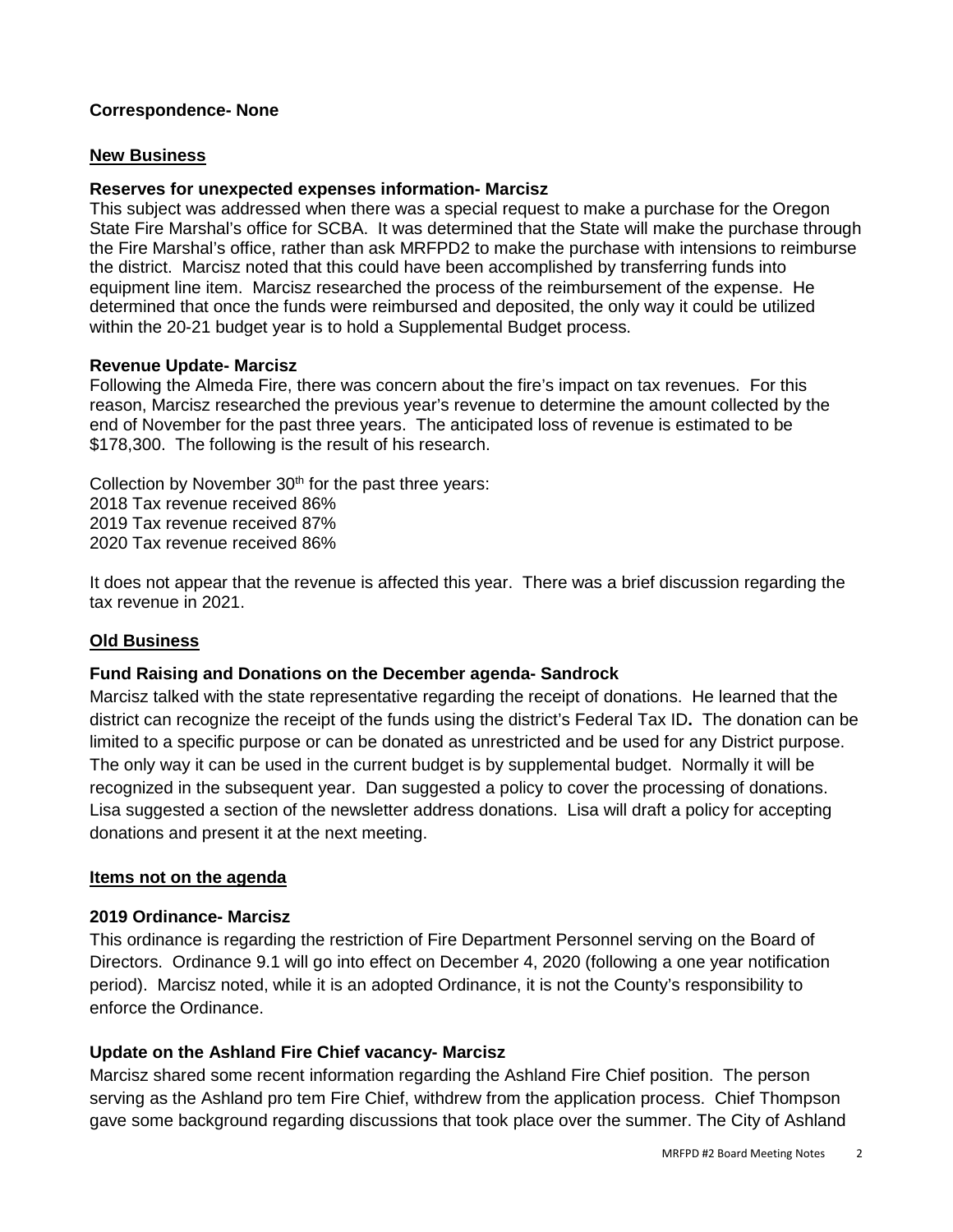considered an inter-governmental agreement with JCFD3. While this did not come to fruition, Chief Horton continues to be interested. Fire Marshal Ralph Sartain will serve as the interim Fire Chief.

# **Fire Chief's Report**

# **Update on the State Fire Marshal purchase of Self Contained Breathing Apparatus (SCBA)**

Chief thanked the board for their willingness to assist the State of Oregon with the purchase. This would have been done to save processing time and would have been reimbursed by the State. However, the State Fire Marshal managed to expedite the purchase of the \$85,000 in SCBA equipment for the HazMat 8, Medford team. The board will not need to assist with this purchase.

# **Update on COVID and new orders from Governor**

Jackson County is in the extreme risk category. Most City employees including Fire Administration and the Deputy Fire Marshal's are working remotely until January 8, 2021. The department has seen an increase in COVID emergency responses. Chief is pleased to report that the MFD personnel are healthy at this time. Contact tracing will be the responsibility of the City rather than by Jackson County Health.

# **Information requested on pumper pre-purchase savings**

Chief referred to a quote from Hughes Fire Equipment that he forwarded to Board members prior to the meeting. The quote for the budgeted pumper indicates a pre-payment savings of 5%. Chief would like to move forward with the pumper order if the board is in agreement. The price of the pumper will increase by 5 to 6% due to the increased cost of metal after January 2021.

# **Motion to approve the purchase in the amount of \$825,272.00 with \$41,570.00 in pre-payment discounts resulting in a purchase price of \$783,702.00- Marcisz Second- Sandrock**

# **Motion carried- Unanimous**

# **Good of the Order**

- Seven Medford fire personnel retired at the end of November, totaling 202 years. Chief forwarded an email that outlined details as a tribute to the retirees. He noted that the department currently has nine vacancies. The department is in the process of accepting applications. It is anticipated that we will be hiring firefighters in January. The decisions for promotions are complete and promotions are currently taking place.
- Sandrock asked for an update on the County Emergency Plan. Chief informed the group that as a part of the updated Emergency Plan process, the county selected consultants through an RFP. Innovative Emergency Management was selected and will conduct a four-month process to review all aspects of the Almeda fire. The MRFPD2 board members are listed as one of the agencies that will be interviewed.
- Riggert has concerns about the annexations and recent development of district properties. Chief assured the board that it is not an effort to eliminate the MRFPD2 District. It is simply development. The revenue loss is minimal to the district and the cost of doing business.